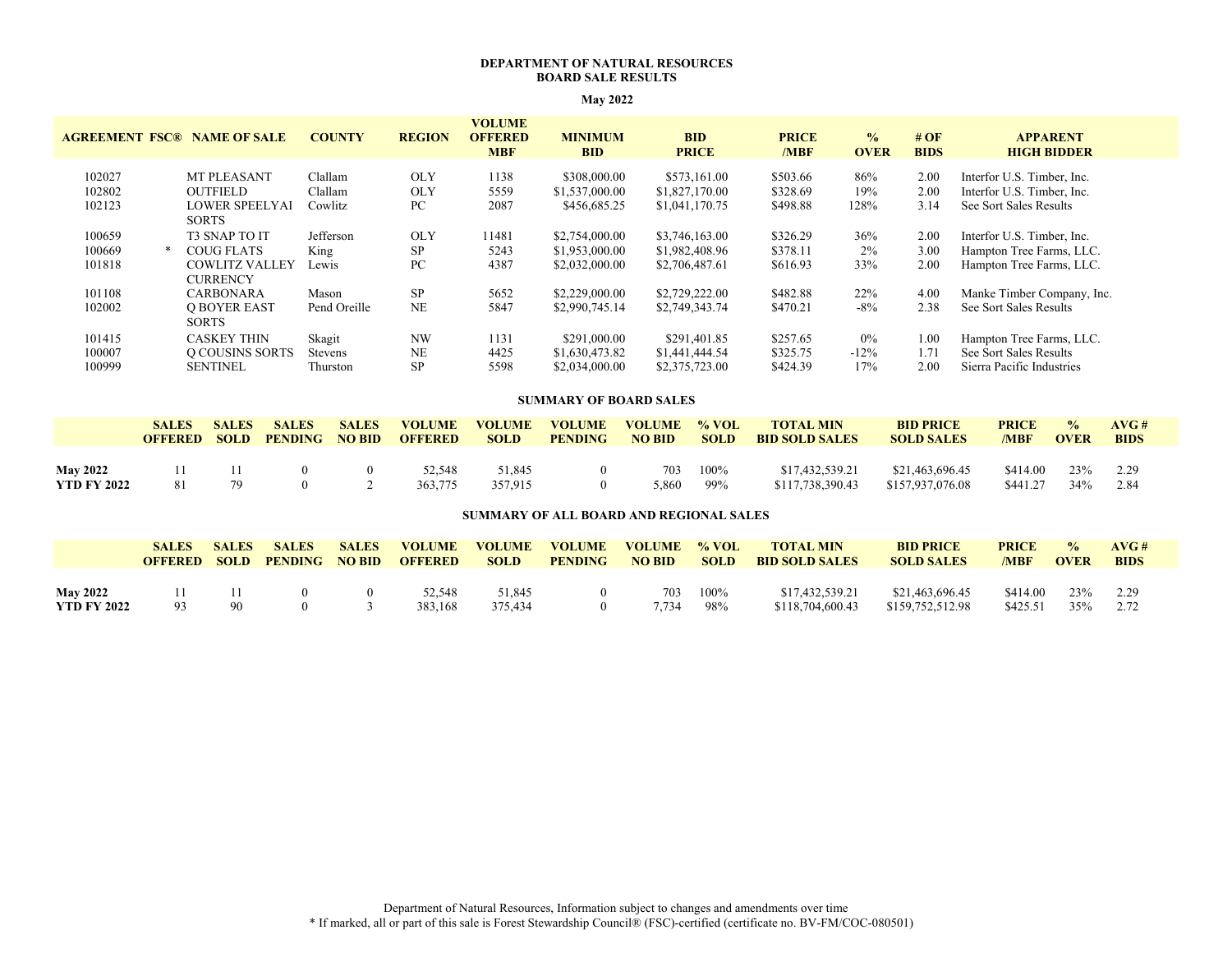#### **DEPARTMENT OF NATURAL RESOURCES SORT SALE RESULTS (by Sale)**

## **May 2022**

|                              |                                                               |                                               |                                    | <b>Delivered Values</b>          | <b>Stumpage Determination (Projected)</b>    |                                  |                      |                    |                                       |
|------------------------------|---------------------------------------------------------------|-----------------------------------------------|------------------------------------|----------------------------------|----------------------------------------------|----------------------------------|----------------------|--------------------|---------------------------------------|
| <b>AGREE-</b><br><b>MENT</b> | <b>FSC</b><br><b>NAME OF SALE</b>                             | <b>VOLUME</b><br><b>OFFERED</b><br><b>MBF</b> | <b>MINIMUM</b><br><b>BID / MBF</b> | <b>BID</b><br><b>PRICE / MBF</b> | <b>TOTAL</b><br><b>MINIMUM</b><br><b>BID</b> | <b>TOTAL BID</b><br><b>PRICE</b> | <b>PRICE</b><br>/MBF | #OF<br><b>BIDS</b> | <b>APPARENT</b><br><b>HIGH BIDDER</b> |
| 101803                       | Q COUSINS SORT 01<br>DF/WL 7-10" dib                          | 581                                           | \$474.00                           | \$532.32                         | \$43,306.25                                  | \$77,190.17                      | \$132.86             | $\mathfrak{Z}$     | Vaagen Bros. Lumber, Inc.             |
| 101804                       | <b>Q COUSINS SORT 02</b><br>$DF/WL$ 11"+ dib                  | 529                                           | \$475.00                           | \$612.00                         | \$62,827.97                                  | \$135,300.97                     | \$255.77             | $\overline{2}$     | Boise Cascade Wood Products, LLC      |
| 101805                       | <b>Q COUSINS SORT 03</b><br>LP/GF/ES/AF & non-chuckable DF/WL | 600                                           | \$421.60                           | \$451.36                         | \$6,924.86                                   | \$24,780.86                      | \$41.30              | $\overline{c}$     | Vaagen Bros. Lumber, Inc.             |
| 101806                       | <b>Q COUSINS SORT 04</b><br>LP/GF/ES/AF & non-chuckable DF/WL | 451                                           | \$418.65                           | \$419.18                         | (\$15,737.84)                                | (\$15,498.84)                    | (\$34.37)            | -1                 | IFG Timber, LLC                       |
| 101807                       | O COUSINS SORT 05<br>WRC $5"$ + dib                           | 1,024                                         | \$1,672.15                         | \$1,672.15                       | \$1,275,604.23                               | \$1,275,604.23                   | \$1,245.71           | $\mathbf{1}$       | Alta Forest Products, LLC             |
| 101808                       | <b>Q COUSINS SORT 06</b><br>DF/WL/LP/GF/ES/AF 5-6" dib        | 619                                           | \$332.75                           | \$337.87                         | $(\$54,381.39)$                              | $(\$51,212.59)$                  | $(\$82.73)$          | 2                  | Vaagen Bros. Lumber, Inc.             |
| 101809                       | O COUSINS SORT 07<br>DF/WL 5"+ dead utility                   | 230                                           | \$375.00                           |                                  | \$86,250.00                                  |                                  |                      | $\mathbf{0}$       | <b>NO BIDS</b>                        |
| 101810                       | Q COUSINS SORT 08<br>All conifer species except WRC 2"+       | 218                                           | \$225.00                           | \$225.00                         | $(\$4,720.26)$                               | (\$4,720.26)                     | $(\$21.65)$          | $\mathbf{1}$       | Vaagen Bros. Lumber, Inc.             |
| 101949                       | <b>Q COUSINS SORT 09</b><br>WL Poles $-35'$ +                 | 77                                            | \$660.78                           |                                  | \$50,880.00                                  |                                  |                      | $\mathbf{0}$       | <b>NO BIDS</b>                        |
| 101950                       | Q COUSINS SORT 10<br>WRC Poles $-35'$ +                       | 96                                            | \$1,870.00                         |                                  | \$179,520.00                                 |                                  |                      | $\mathbf{0}$       | <b>NO BIDS</b>                        |
| 103012                       | LOWER SPEELYAI SORT 1<br>DF 5-11"                             | 278                                           | \$600.00                           | \$1,000.00                       | \$53,365.12                                  | \$164,565.12                     | \$591.96             | $\mathfrak{Z}$     | High Cascade, Inc.                    |
| 103013                       | <b>LOWER SPEELYAI SORT 2</b><br>DF 12-19"                     | 445                                           | \$650.00                           | \$1,000.00                       | \$116,786.19                                 | \$272,536.19                     | \$612.44             | $\mathfrak{Z}$     | High Cascade, Inc.                    |
| 103014                       | <b>LOWER SPEELYAI SORT 3</b><br>$DF 20"$ +                    | 562                                           | \$625.00                           | \$909.00                         | \$90,460.01                                  | \$250,068.01                     | \$444.96             | $\overline{4}$     | Buse Timber & Sales, Inc.             |
| 103015                       | <b>LOWER SPEELYAI SORT 4</b><br>DF HO 12"+                    | 241                                           | \$800.00                           | \$1,252.00                       | \$79,850.74                                  | \$188,782.74                     | \$783.33             | 6                  | Canyon Lumber Company, Inc.           |
| 103016                       | LOWER SPEELYAI SORT 5<br>WW 5"+                               | 16                                            | \$525.00                           |                                  | \$8,400.00                                   |                                  |                      | $\overline{0}$     | <b>NO BIDS</b>                        |
| 103017                       | LOWER SPEELYAI SORT 6<br>RA 5-7"                              | 150                                           | \$412.50                           | \$502.95                         | \$18,366.13                                  | \$31,933.63                      | \$212.89             | $\overline{2}$     | Northwest Hardwoods, Inc.             |
| 103018                       | LOWER SPEELYAI SORT 7<br>RA 8"+ MA 8"+                        | 303                                           | \$663.45                           | \$798.83                         | \$92,045.26                                  | \$133,065.26                     | \$439.16             | $\overline{2}$     | Northwest Hardwoods, Inc.             |
| 103019                       | <b>LOWER SPEELYAI SORT 8</b><br>Conifer Pulp                  | 92                                            | \$387.46                           | \$417.98                         | $(\$2,588.20)$                               | \$219.80                         | \$2.39               | $\overline{2}$     | Georgia Pacific WFS, LLC              |
| 103137                       | <b>Q BOYER EAST SORT 01</b><br>DF/WL 7-10" dib                | 243                                           | \$474.00                           | \$508.08                         | \$49,774.30                                  | \$58,055.74                      | \$238.91             | $\overline{4}$     | Vaagen Bros. Lumber, Inc.             |
| 103138                       | <b>O BOYER EAST SORT 02</b><br>$DF/WL$ 11"+ dib               | 655                                           | \$475.00                           | \$479.75                         | \$146,046.99                                 | \$149,158.24                     | \$227.72             | $\mathfrak{Z}$     | Stimson Lumber Company, Inc.          |
| 103139                       | <b>Q BOYER EAST SORT 03</b><br>GF/WH/WP/LP 7-10" dib          | 510                                           | \$421.60                           | \$486.89                         | \$73,972.70                                  | \$107,268.56                     | \$210.33             | $\overline{4}$     | Vaagen Bros. Lumber, Inc.             |
| 103140                       | <b>O BOYER EAST SORT 04</b><br>GF/WH/WP/LP 11"+ dib           | 2,201                                         | \$418.69                           | \$419.22                         | \$319,298.08                                 | \$320,464.58                     | \$145.60             | 1                  | IFG Timber, LLC                       |
| 103141                       | <b>Q BOYER EAST SORT 05</b><br>$PP 6-10"$ dib                 | 45                                            | \$353.02                           | \$366.54                         | \$1,261.54                                   | \$1,869.94                       | \$41.55              | 2                  | Vaagen Bros. Lumber, Inc.             |
| 103142                       | <b>Q BOYER EAST SORT 06</b><br>PP 11"+ dib                    | 50                                            | \$401.50                           |                                  | \$20,075.00                                  |                                  |                      | $\overline{0}$     | <b>NO BIDS</b>                        |

Department of Natural Resources, Information subject to changes and amendments over time \* If marked, all or part of this sale is Forest Stewardship Council® (FSC)-certified (certificate no. BV-FM/COC-080501)